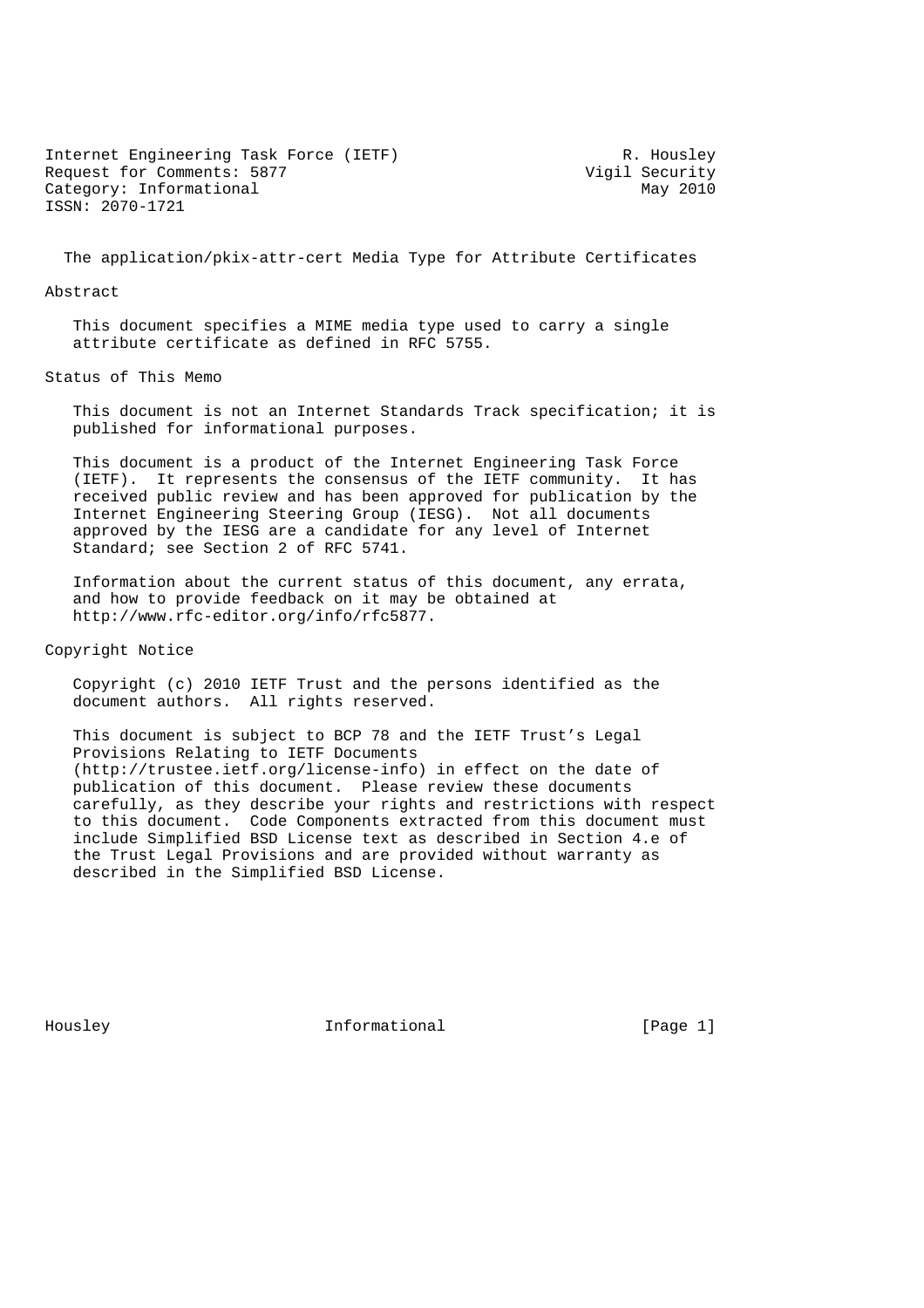1. Introduction

 RFC 2585 [RFC2585] defines the MIME media types for public key certificates and certificate revocation lists (CRLs). This document specifies a MIME media type for use with attribute certificates as defined in RFC 5755 [RFC5755].

 Attribute certificates are ASN.1 encoded [X.680]. RFC 5755 [RFC5755] tells which portions of the attribute certificate must use the distinguished encoding rules (DER) [X.690] and which portions are permitted to use the basic encoding rules (BER) [X.690]. Since DER is a proper subset of BER, BER decoding all parts of a properly constructed attribute certificate will be successful.

## 2. IANA Considerations

 This document registers with IANA the "application/pkix-attr-cert" Internet Media Type for use with an attribute certificate as defined in [RFC5755]. This registration follows the procedures defined in BCP 13 [RFC4288].

 Type name: application Subtype name: pkix-attr-cert Required parameters: None Optional parameters: None Encoding considerations: binary Security considerations: An attribute certificate provides authorization information. An attribute certificate is most often used in conjunction with a public key certificate [RFC5280], and the two certificates should use the same encoding of the distinguished name as described in the Security Considerations of this document.

 Interoperability considerations: The media type will be used with HTTP to fetch attribute certificates. Other uses may emerge in the future.

Published specification: RFC 5755

Housley **Informational Informational** [Page 2]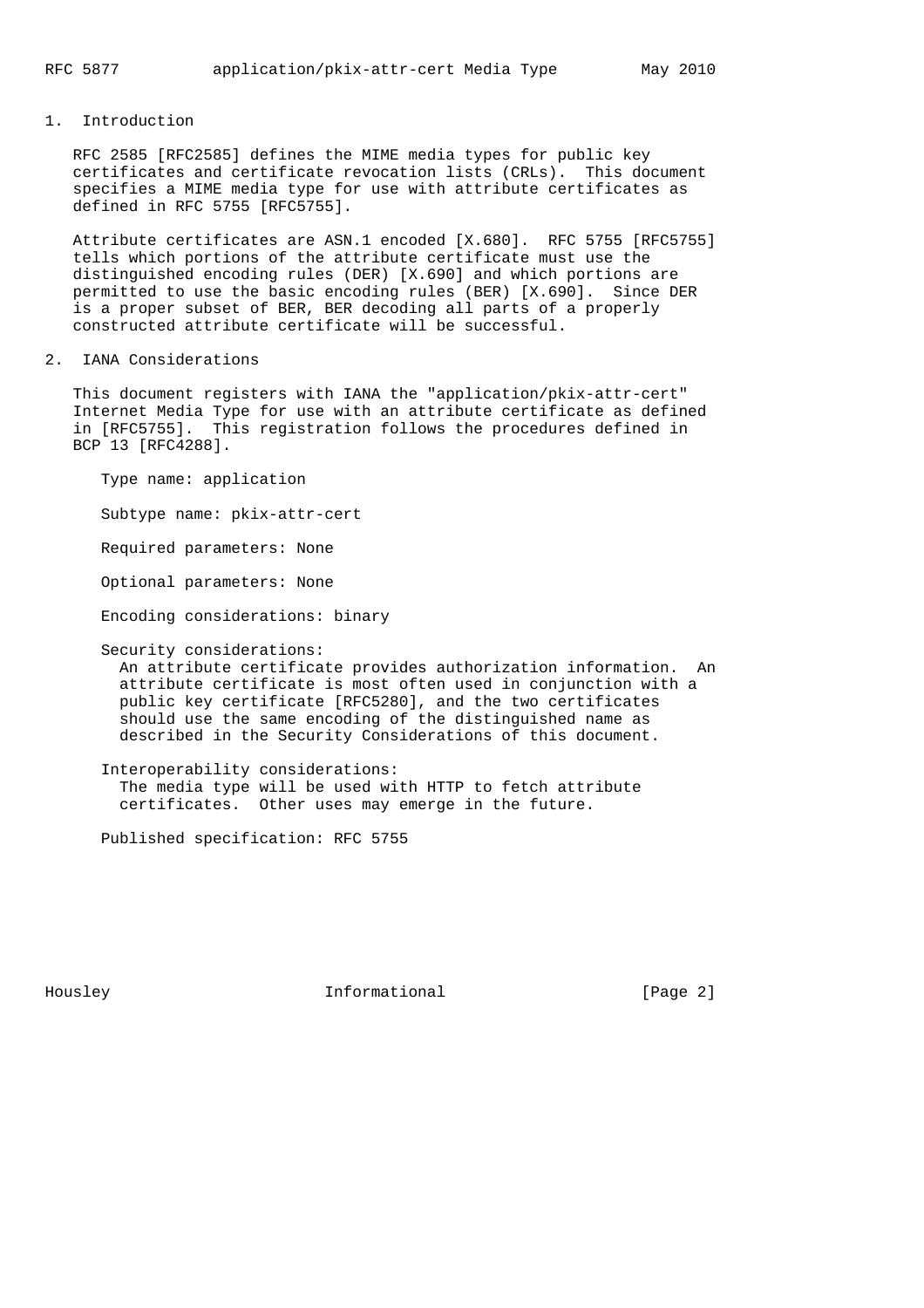Applications that use this media type: The media type is used with a MIME-compliant transport to transfer an attribute certificate. Attribute certificates convey authorization information, and they are most often used in conjunction with public key certificates as defined in [RFC5280].

 Additional information: Magic number(s): None File extension(s): .ac Macintosh File Type Code(s): none

 Person & email address to contact for further information: Russ Housley housley@vigilsec.com

Intended usage: COMMON

Restrictions on usage: none

 Author: Russ Housley <housley@vigilsec.com>

Intended usage: COMMON

 Change controller: The IESG <iesq@ietf.org>

3. Security Considerations

 Attribute certificate issuers must encode the holder entity name in exactly the same way as the public key certificate distinguished name. If they are encoded differently, implementations may fail to recognize that the attribute certificate and public key certificate belong to the same entity.

- 4. References
- 4.1. Normative References
	- [RFC5755] Farrell, S., Housley, R., and S. Turner, "An Internet Attribute Certificate Profile for Authorization", RFC 5755, January 2010.

Housley **Informational Informational** [Page 3]